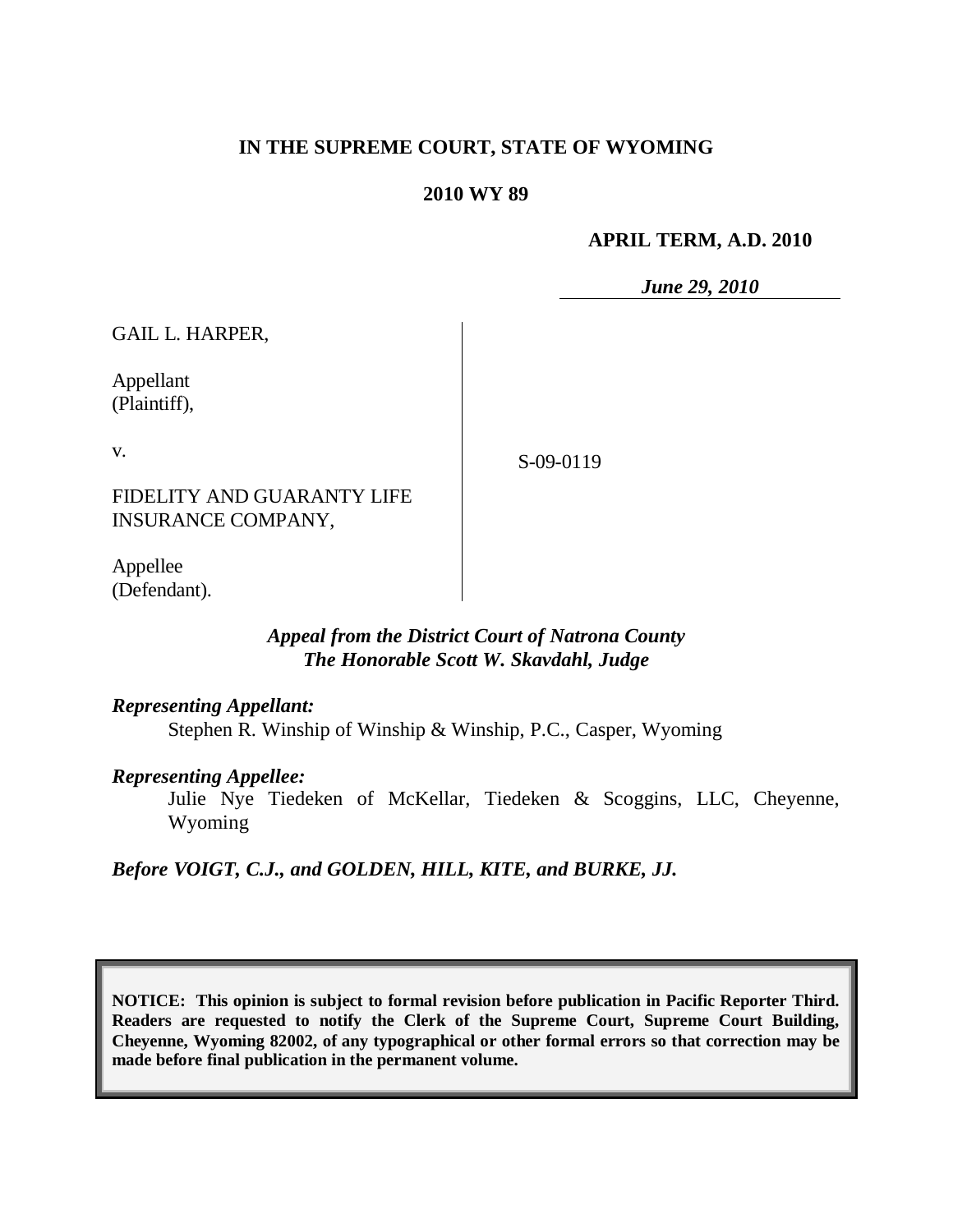**HILL,** Justice.

[¶1] Joseph Harper, the husband of Appellant Gail Harper, bought a life insurance policy and died within two months of doing so. Fidelity and Guaranty Life Insurance Company refused to pay the claim because they insisted that Mr. Harper "misrepresented/omitted" the state of his health in the claim application. Mrs. Harper filed suit, the district court granted summary judgment in favor of Fidelity, and this appeal followed.

#### **ISSUES**

[¶2] Harper lists the issues as follows:

1. Is the determination of what is a "material" omission or misstatement in a life insurance application an issue of fact to be determined by the jury?

2. Were there genuine issues of material fact as to whether there were any material misrepresentations or omissions in [Mr. Harper"s] life insurance application?

3. When [Mr. Harper"s] insurance application disclosed the actual health conditions that were later determined to be the cause of his death, was it error to grant summary judgment based on allegations of his material omissions or misrepresentations as to other health conditions.

4. Whether in granting [Fidelity"s] Motion for Summary Judgment, did the District Court accord to [Gail] the benefit of all reasonable inferences that could be fairly drawn from the record?

5. When [Fidelity] had notice of material medical information that differed from the information in [Joseph"s] life insurance application, was it a genuine issue of material fact as to whether [Fidelity] could reasonably rely solely on the life insurance application information in issuing the life insurance policy to [Mr. Harper]?

6. Whether the application"s reference to the records of [Mr. Harper's] treating physician and the authorization provided to [Fidelity] to gather [Mr. Harper"s] medical records created a disputed factual issue as to whether [Fidelity] needed to review more than [Mr. Harper"s] life insurance application as part of the underwriting decision?

7. Did [Fidelity] engage in "post-claim" underwriting?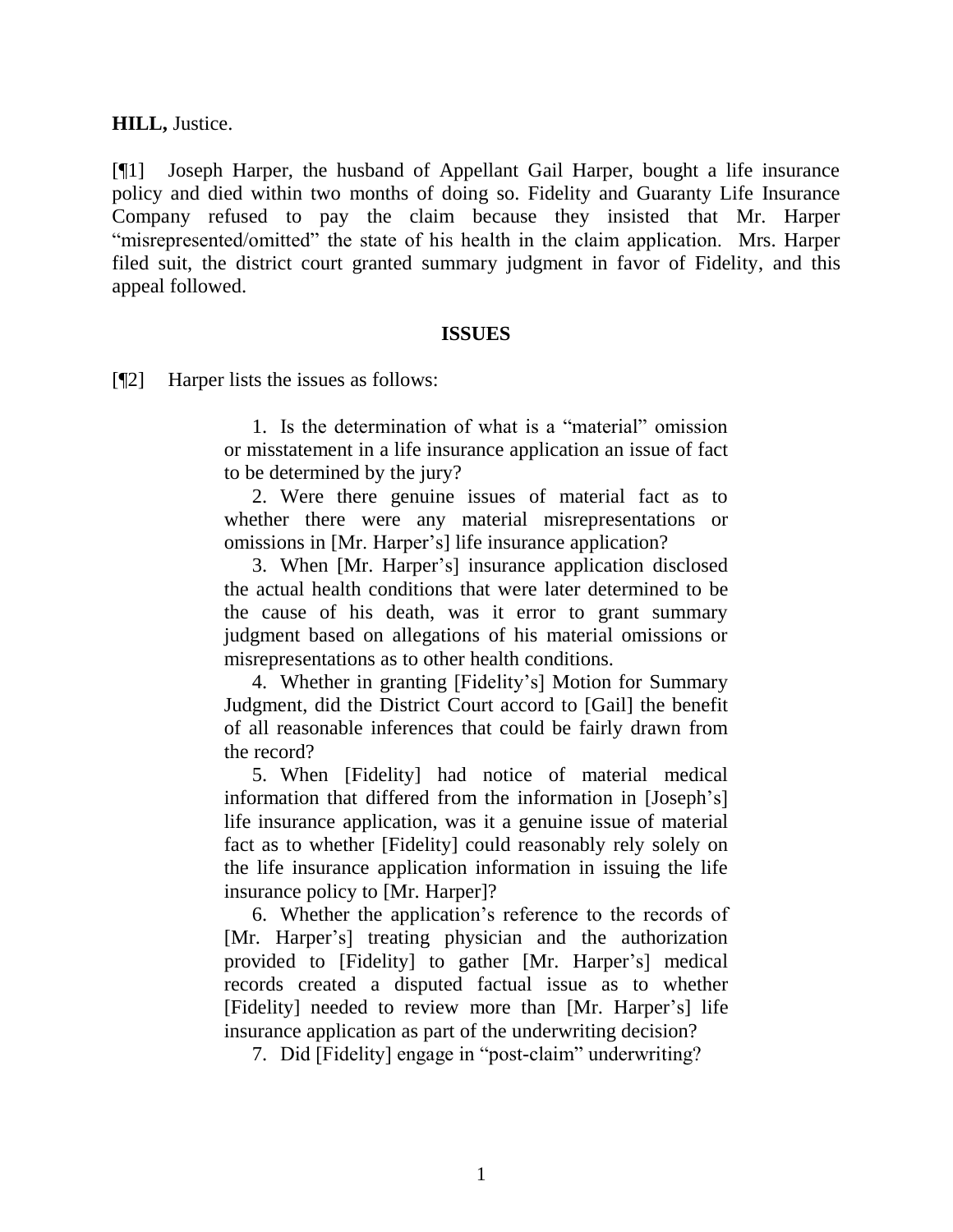8. Where the life insurance contract provisions at issue have been made ambiguous by the life insurance application's uncertainties, was summary judgment appropriate?

Fidelity recites the issues this way:

- 1. Did the District Court properly conclude that there was no genuine issue of material fact on whether [Fidelity] properly rescinded [Mr. Harper"s] policy of insurance pursuant to W.S. § 26-15-109?
- 2. Did the trial court properly conclude that [Fidelity], under the facts of this case, did not have a duty to investigate [Mr. Harper's] medical condition?
- 3. Did the trial court properly grant Summary Judgment on [Mrs. Harper's] claim that [Fidelity] was estopped to deny coverage under the policy?
- 4. Did the trial court properly grant Summary Judgment on [Mrs. Harper's] claim of the breach of good faith and fair dealing?
- 5. Did the trial court properly grant Summary Judgment on [Mrs. Harper's] claim that she should recover the benefits of the policy under the reasonable expectations doctrine?

# **FACTS**

[¶3] Joseph Harper (Mr. Harper) applied for a \$63,000.00 life insurance policy with Fidelity & Guaranty Life Insurance Company (Fidelity) on February 10, 2006, and named his wife Gail (Mrs. Harper) as the beneficiary.

[¶4] Fidelity"s application for insurance required that Mr. Harper answer questions about his health and health history. He indicated that he was born on January 19, 1955, that he was 5"11" tall, and that he weighed 275 pounds. He represented on his application that he had never sought or received treatment, advice, or counseling for the use of alcohol. He listed that he was diagnosed with both high blood pressure and high cholesterol in 1997, and the application noted that he was currently taking medication for both conditions. He responded "no" to whether he had been treated for or diagnosed with "[a]ny circulatory disease, stroke, TIA, aneurysm, or any other disorder of the veins or arteries," "[h]epatitis, gastritis, colitis, or any disease or disorder of the liver, stomach, pancreas, or intestines." Mr. Harper reported that he had surgery on his knee in "1995 or 1996," and that he had "[b]lood tests and an electrocardiogram for complaint of migraine & headaches – complete recovery from symptoms in 1996."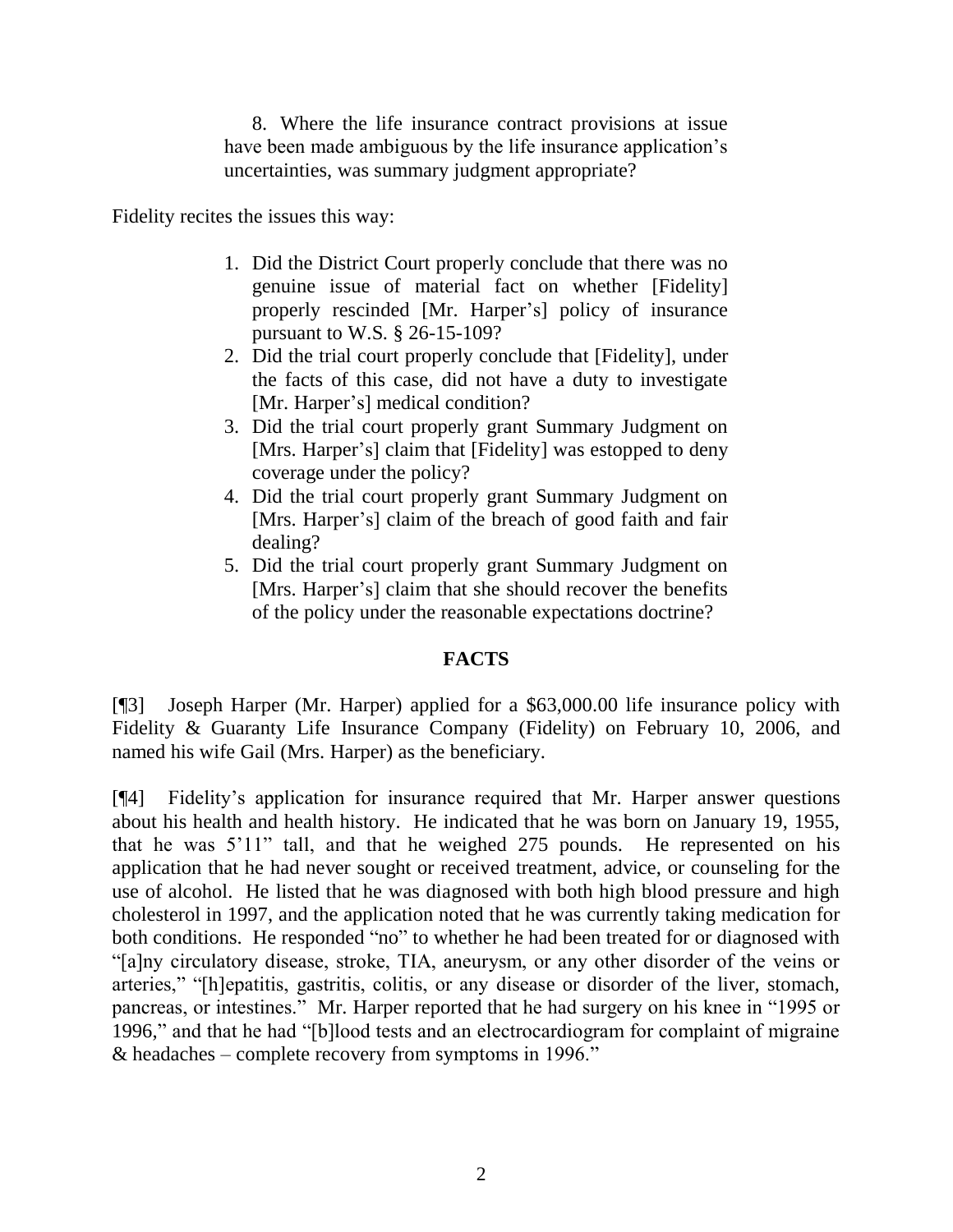[¶5] After Mr. Harper signed and submitted the application to Fidelity for approval or denial, Lisa Jones, a senior underwriter for Mid-America Agency Services  $(MAAS)^1$ , reviewed the application. The type of life insurance applied for by Mr. Harper was a "simplified underwritten product," where the underwriter reviews and relies upon only the information and medical history provided by the application plus a single report from the Medical Information Bureau (MIB).

[¶6] Overall, the information contained in the MIB was consistent with Mr. Harper"s application information, but two pieces of information from the MIB were of note to Ms. Jones. First, based upon the MIB information existing for Mr. Harper, Fidelity knew that he had applied for another insurance product, the type and results of which were unknown. Second, Ms. Jones noted a weight discrepancy – the MIB recorded Mr. Harper's weight to be 305 pounds within sixty days prior to January 9, 2006; Mr. Harper's February application represented his weight to be 275 pounds. Under Fidelity's underwriting guidelines, an individual the height of Mr. Harper  $(5'11'')$  must be less than 301 pounds for an application to be accepted. Ms. Jones concluded that given the time between the date of the application and the date of her review, she assumed Mr. Harper had lost enough weight (four pounds) to fit within the guidelines, so she gave him the benefit of the doubt and "let it go."

[¶7] Ms. Jones made several other observations about Mr. Harper"s application that she ultimately let go as well. She noted that Mr. Harper had been treated for depression in 1996 but had a "complete recovery;" thus she was not concerned about his depression being severe, which would have resulted in denial of the application. Also, she observed his diagnosis for high blood pressure and high cholesterol, but considered both to be under control based on the fact that he was taking medication for both conditions. Based on all of Mr. Harper"s answers, Ms. Jones recommended his application for life insurance be approved.

[¶8] On March 1, 2006, Fidelity issued a life insurance policy to Mr. Harper. On April 20, 2006, Mr. Harper died from sudden cardiac arrest, hypertensive cardiovascular disease, and hypertriglyceridemia, just 50 days after the policy was issued.

[¶9] In light of Mr. Harper"s death, Fidelity conducted an investigation within the insurance company's "two-year contestability period," during which Mr. Harper's medical records were reviewed. Fidelity identified various medical conditions of Mr. Harper's that had not been disclosed on his application for life insurance but that, in Fidelity"s estimation, were material to the issuance of the policy. First, Mr. Harper had been treated for a "probable transient ischemic attack (TIA)" in May of 2000. On his application, however, he denied ever being treated for a TIA. Also, Mr. Harper"s medical records reflected a history of alcohol abuse, including advice from his physician to quit

 $\overline{a}$ <sup>1</sup> Fidelity contracted with MAAS for its underwriting services.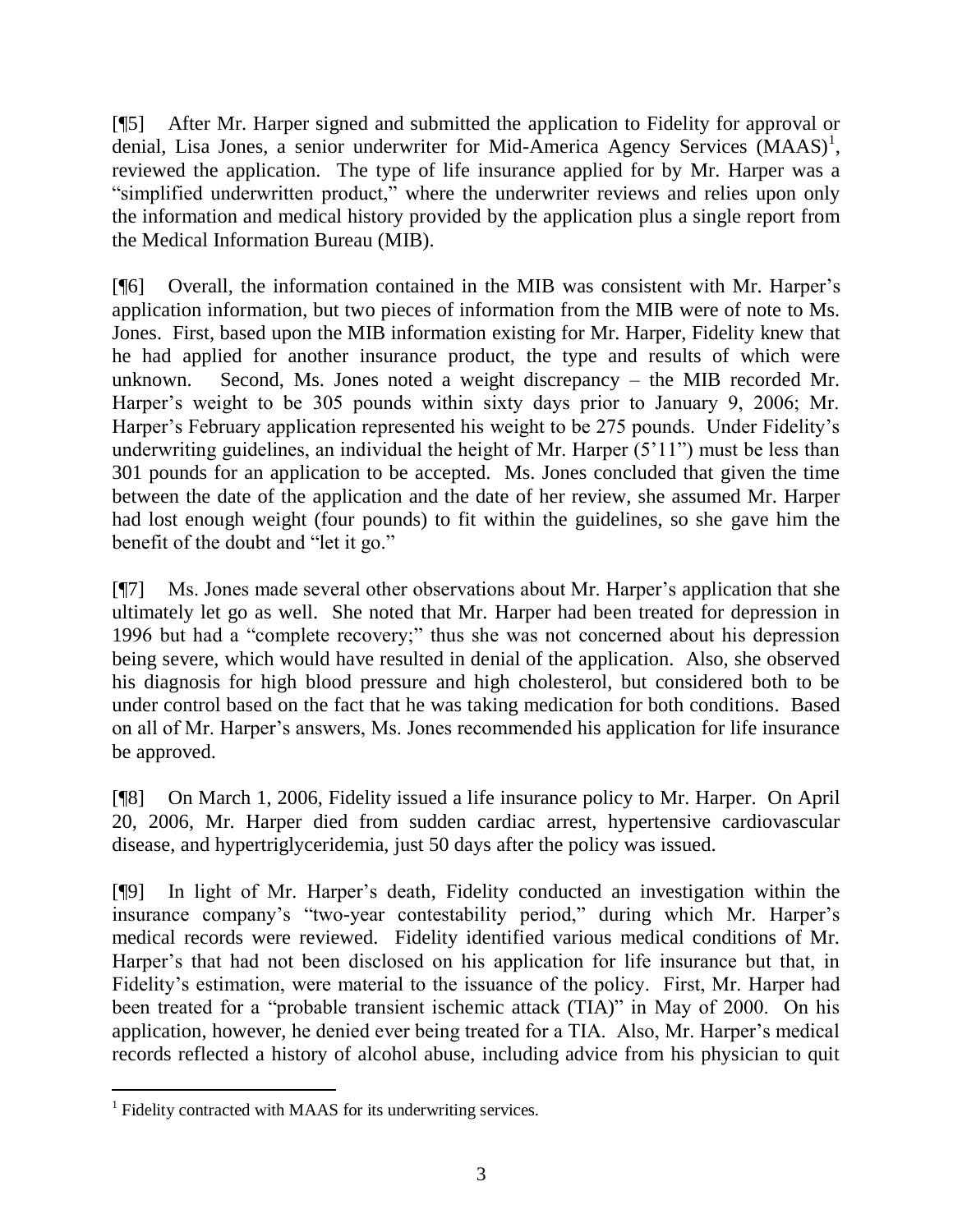drinking because his liver tests were abnormal – he denied any such condition on his insurance application. In March of 2000, Mr. Harper was also hospitalized for heart fluttering and chest pains, which he did not disclose. Mr. Harper"s weight discrepancies also came up. Although he listed himself at 275 pounds on his application, and although his MIB report listed him to be 306 pounds, Mr. Harper's certificate of death recorded Mr. Harper as morbidly obese at 350 pounds.

[¶10] Mrs. Harper submitted a claim for benefits, but her claim was denied by Fidelity based on Wyo. Stat. Ann. § 26-15-124. Along with its denial, Fidelity refunded the premiums paid on the policy to Mrs. Harper, who nevertheless filed suit in district court, asserting four claims for relief: breach of contract, reasonable expectations, equitable and/or promissory estoppel, and breach of the implied covenant of good faith and fair dealing. She also sought an award of punitive damages, attorney"s fees, and costs. The district court granted Fidelity's motion for summary judgment, and this appeal followed.

## **STANDARD OF REVIEW**

[¶11] We recently reiterated our standard of review for summary judgment motions in *Singer v. New Tech*, 2010 WY 31, ¶ 8, 227 P.3d 305, 308-09 (Wyo. 2010):

> We evaluate the propriety of a summary judgment by employing the same standards and using the same materials as the district court. *Cook v. Shoshone First Bank*, 2006 WY 13, ¶ 11, 126 P.3d 886, 889 (Wyo.2006). Thus, our review is plenary. *Birt v. Wells Fargo Home Mortg., Inc*., 2003 WY 102, ¶ 7, 75 P.3d 640, 647 (Wyo.2003).

Wyo. R. Civ. P. 56 governs summary judgments. A summary judgment is appropriate when there are no genuine issues of material fact and the moving party is entitled to judgment as a matter of law. W.R.C.P. 56(c). When reviewing a summary judgment, we consider the record in the perspective most favorable to the party opposing the motion and give that party the benefit of all favorable inferences which may be fairly drawn from the record. We review questions of law *de novo* without giving any deference to the district court's determinations.

*Loredo v. Solvay Am., Inc.,* 2009 WY 93, ¶ 10, 212 P.3d 614, 618 (Wyo. 2009), quoting *[Cathcart v. State Farm Mut. Auto.](http://www.lexis.com/research/buttonTFLink?_m=3ea18105f4351735305d344125027eb8&_xfercite=%3ccite%20cc%3d%22USA%22%3e%3c%21%5bCDATA%5b2009%20WY%2093%5d%5d%3e%3c%2fcite%3e&_butType=3&_butStat=2&_butNum=40&_butInline=1&_butinfo=%3ccite%20cc%3d%22USA%22%3e%3c%21%5bCDATA%5b2005%20WY%20154%5d%5d%3e%3c%2fcite%3e&_fmtstr=FULL&docnum=1&_startdoc=1&wchp=dGLbVtz-zSkAW&_md5=8aaf3b52df7e4e0ecd7e9387818df588)  Ins. Co*., 2005 WY 154, ¶ [11, 123 P.3d 579, 586 \(Wyo.2005\),](http://www.lexis.com/research/buttonTFLink?_m=3ea18105f4351735305d344125027eb8&_xfercite=%3ccite%20cc%3d%22USA%22%3e%3c%21%5bCDATA%5b2009%20WY%2093%5d%5d%3e%3c%2fcite%3e&_butType=3&_butStat=2&_butNum=40&_butInline=1&_butinfo=%3ccite%20cc%3d%22USA%22%3e%3c%21%5bCDATA%5b2005%20WY%20154%5d%5d%3e%3c%2fcite%3e&_fmtstr=FULL&docnum=1&_startdoc=1&wchp=dGLbVtz-zSkAW&_md5=8aaf3b52df7e4e0ecd7e9387818df588) quoting *[Baker v. Ayres and Baker Pole and Post, Inc](http://www.lexis.com/research/buttonTFLink?_m=3ea18105f4351735305d344125027eb8&_xfercite=%3ccite%20cc%3d%22USA%22%3e%3c%21%5bCDATA%5b2009%20WY%2093%5d%5d%3e%3c%2fcite%3e&_butType=3&_butStat=2&_butNum=41&_butInline=1&_butinfo=%3ccite%20cc%3d%22USA%22%3e%3c%21%5bCDATA%5b2005%20WY%2097%5d%5d%3e%3c%2fcite%3e&_fmtstr=FULL&docnum=1&_startdoc=1&wchp=dGLbVtz-zSkAW&_md5=ecb927b169ec58bae1aa59e9239f00ad)*., 2005 WY 97, ¶ [14, 117 P.3d 1234, 1239 \(Wyo.2005\).](http://www.lexis.com/research/buttonTFLink?_m=3ea18105f4351735305d344125027eb8&_xfercite=%3ccite%20cc%3d%22USA%22%3e%3c%21%5bCDATA%5b2009%20WY%2093%5d%5d%3e%3c%2fcite%3e&_butType=3&_butStat=2&_butNum=41&_butInline=1&_butinfo=%3ccite%20cc%3d%22USA%22%3e%3c%21%5bCDATA%5b2005%20WY%2097%5d%5d%3e%3c%2fcite%3e&_fmtstr=FULL&docnum=1&_startdoc=1&wchp=dGLbVtz-zSkAW&_md5=ecb927b169ec58bae1aa59e9239f00ad)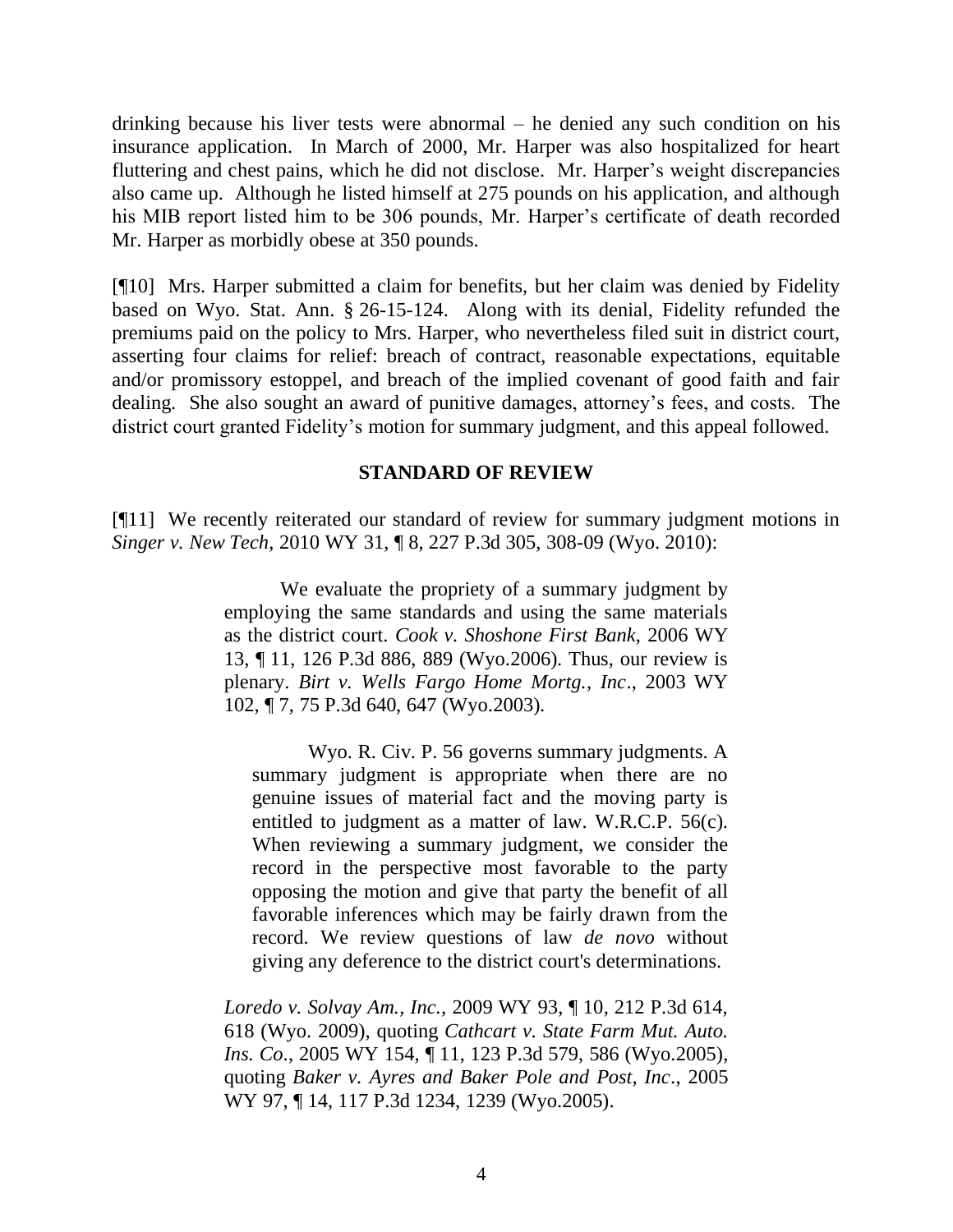A genuine issue of material fact exists when a disputed fact, if it were proven, would establish or refute an essential element of a cause of action or a defense that the parties have asserted." *Christensen v. Carbon County*, 2004 WY 135, ¶ 8, 100 P.3d 411, 413 (Wyo.2004) (quoting *Metz Beverage Co. v. Wyoming Beverages, Inc*., 2002 WY 21, ¶ 9, 39 P.3d 1051, 1055 (Wyo.2002)). The party requesting a summary judgment bears the initial burden of establishing a prima facie case for summary judgment. If he carries his burden, "the party who is opposing the motion for summary judgment must present specific facts to demonstrate that a genuine issue of material fact exists.' *Id*. We have explained the duties of the party opposing a motion for summary judgment as follows:

After a movant has adequately supported the motion for summary judgment, the opposing party must come forward with competent evidence admissible at trial showing there are genuine issues of material fact. The opposing party must affirmatively set forth material, specific facts in opposition to a motion for summary judgment, and cannot rely only upon allegations and pleadings …, and conclusory statements or mere opinions are insufficient to satisfy the opposing party"s burden.

The evidence opposing a prima facie case on a motion for summary judgment "must be competent and admissible, lest the rule permitting summary judgments be entirely eviscerated by plaintiffs proceeding to trial on the basis of mere conjecture or wishful speculation." Speculation, conjecture, the suggestion of a possibility, guesses, or even probability, are insufficient to establish an issue of material fact. *Cook*, ¶ 12, 126 P.3d at 890, quoting *Jones v. Schabron*, 2005 WY 65, ¶¶ 9-11, 113 P.3d 34, 37 (Wyo.2005).

*Hatton v. Energy Elec. Co*., 2006 WY 151, ¶¶ 8-9, 148 P.3d 8, 12-13 (Wyo. 2006).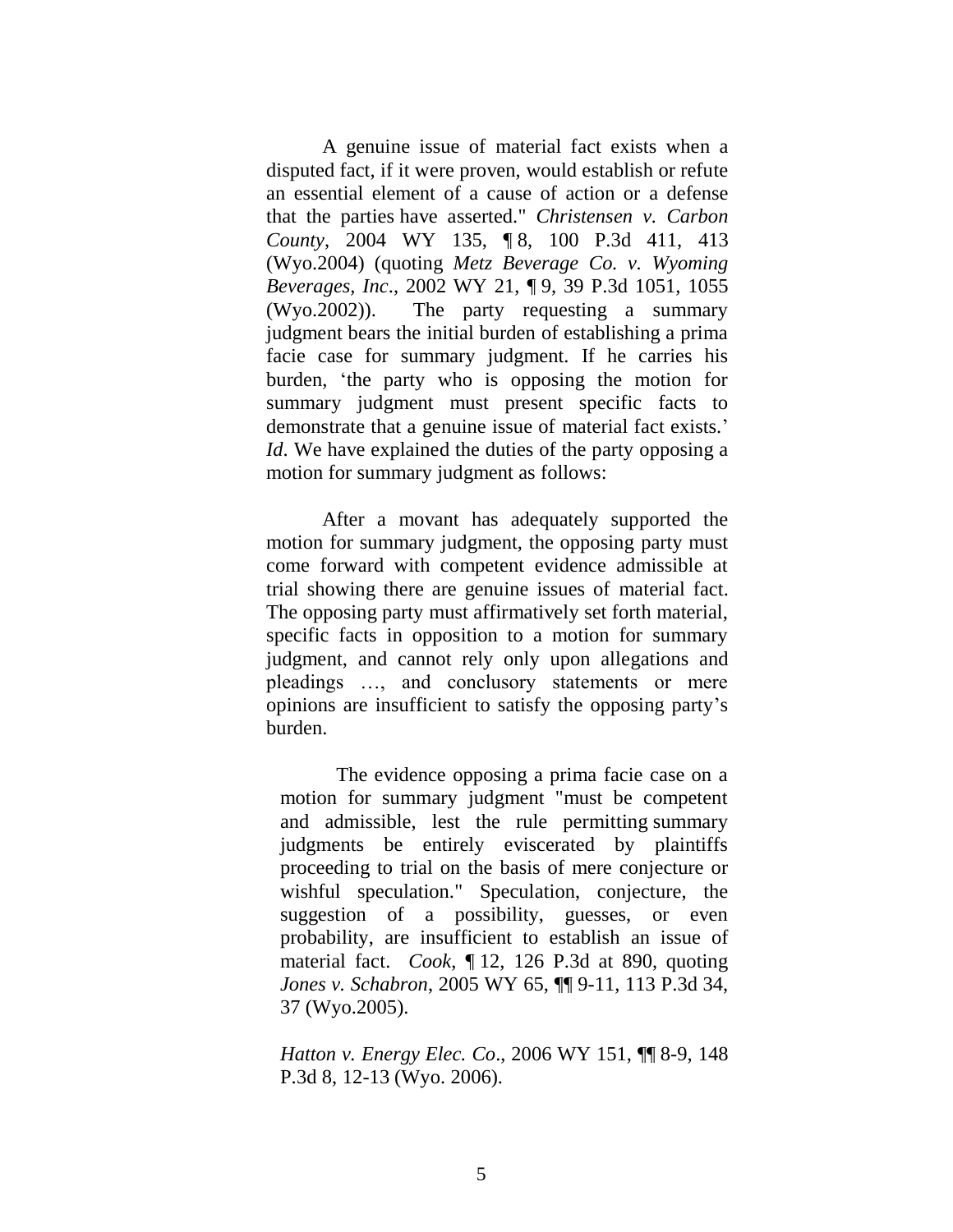*Loredo*, ¶ 10, 212 P.3d at 618.

## **DISCUSSION**

#### **Issue I - Materiality**

[¶12] Mrs. Harper contests the district court"s finding that there was no issue of material fact as to whether Fidelity properly rescinded Mr. Harper's insurance policy pursuant to Wyo. Stat. Ann. § 26-15-109. Mrs. Harper argues that a representation or omission in an insurance application is ""material" if knowledge or ignorance of it would naturally influence the judgment of the insurer in making the contract, or in estimating the character of the risk or setting the premium." Thus, argues Mrs. Harper, this is a question of fact for the jury to decide.

[¶13] Wyo. Stat. Ann. § 26-15-109 (LexisNexis 2009) sets forth when a "misrepresentation, omission, concealment of facts or incorrect statement" will prevent recovery under a life insurance policy and states in relevant part:

> (a) Any statements and descriptions in any application for an insurance policy . . . by or in behalf of the insured . . . are representations . . . Misrepresentations, omissions, concealment of facts and incorrect statements do not prevent a recovery under the policy or contract unless either:

- (i) Fraudulent; or
- (ii) Material either to the acceptance of the risk, or to the hazard the insurer assumes; or
- (iii) The insurer in good faith, if it knew the true facts as required by the application for the policy . . . would not have:
	- (A) Issued the policy or contract;
	- (B) Issued it at the same premium rate[,]

[¶14] One year before § 26-15-109 was adopted, this Court considered a case similar to the instant one. In *All American Life & Casualty Co. v. Krenzelok,* 409 P.2d 766 (Wyo. 1966)*,* Mary Krenzelok, a foreign woman who could neither read nor write, applied for life insurance. Her son actually completed the application and Krenzelok signed it. The policy was issued, and Krenzelok died from a cerebral brain hemorrhage approximately one year after its issuance. It was then discovered that Krenzelok had failed to disclose a hospitalization for arteriosclerotic heart disease and congestive heart failure. This Court stated on appeal:

> There are numerous cases which hold a concealment or failure to disclose periods of past hospitalization and medical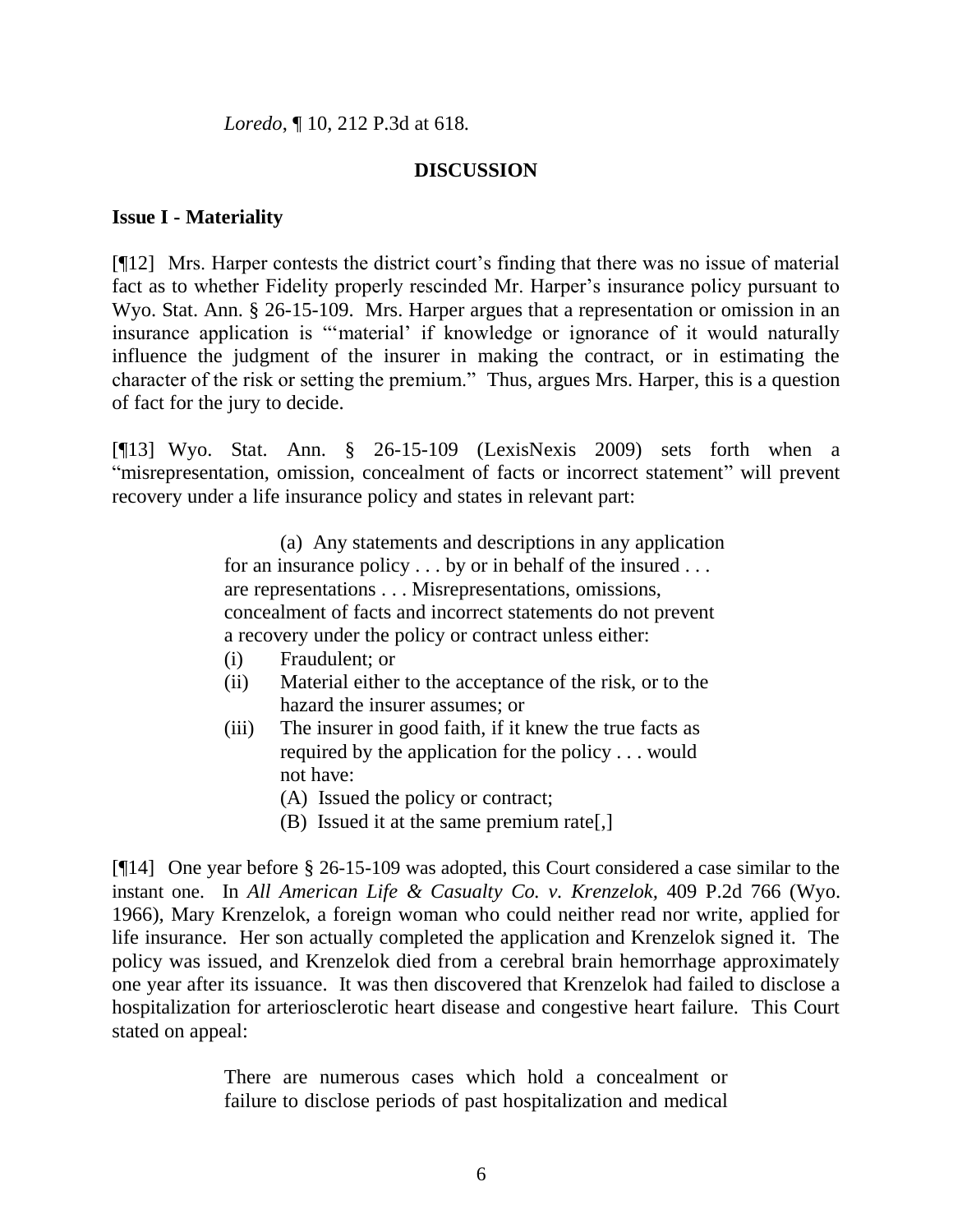treatment will invalidate a policy, regardless of whether applicant had a fraudulent intent to deceive. … A fraudulent intent on the part of the insured is not a requisite of concealment. Consequently, concealment of facts material to the risk will avoid the policy even though the concealment was the result of inadvertence or mistake and was entirely without fraudulent intent.

*Id.*, 409 P.2d at 768.

[¶15] More recently, the Wyoming Federal District Court interpreted § 26-15-109, and discussed *Krenzelok*.

> *Krenzelok,* a case decided one year before the Wyoming legislature adopted § 26-15-109, and which influenced the drafting of that statute, therefore stands for the proposition that if the insurer can show that the concealment was "material" to the insurance risk at issue, then any concealment by the insured, even if made in good faith, will justify rescission of the coverage by the insurer. Other courts have reached the same conclusion in interpreting similar state statutes. *Bageanis*, 783 F. Supp. at 1145 ("A good faith mistake does not excuse a material misrepresentation"); *Massachusetts Mut. Life Ins. Co. v. Nicholson*, 775 F. Supp. 954, 959 (N.D. Miss. 1991) ("If the misstatement is material, it can make no difference as to whether or not it was made in good faith") (citations omitted). Stated another way, proof of intent is not necessary to rescind under *Krenzelok* as long as the insurer can prove that the concealment was "material" to the insurance risk involved. While the rule enunciated in *Krenzelok* may be a considered a harsh one, it is nonetheless the prevailing law of Wyoming which this Court must follow and apply in this case.

*White v. Continental Gen. Ins. Co.,* 831 F.Supp. 1545, 1553 (D. Wyo. 1993).

[¶16] "Materiality" is determined by asking whether reasonably careful and intelligent persons would have regarded the omitted facts as substantially increasing the chances of the events insured against so as to cause a rejection of the application or different conditions, such as higher premiums. *White*, 831 F.Supp. at 1554. The materiality of a misrepresentation may be established by the underwriter's testimony or testimony of the insurer"s employees. *Bageanis v. Amercan Bankers Life Assurance Co.*, 783 F.Supp. 1141, 1145 (N.D. Ill, 1992). Furthermore, a good faith mistake does not excuse a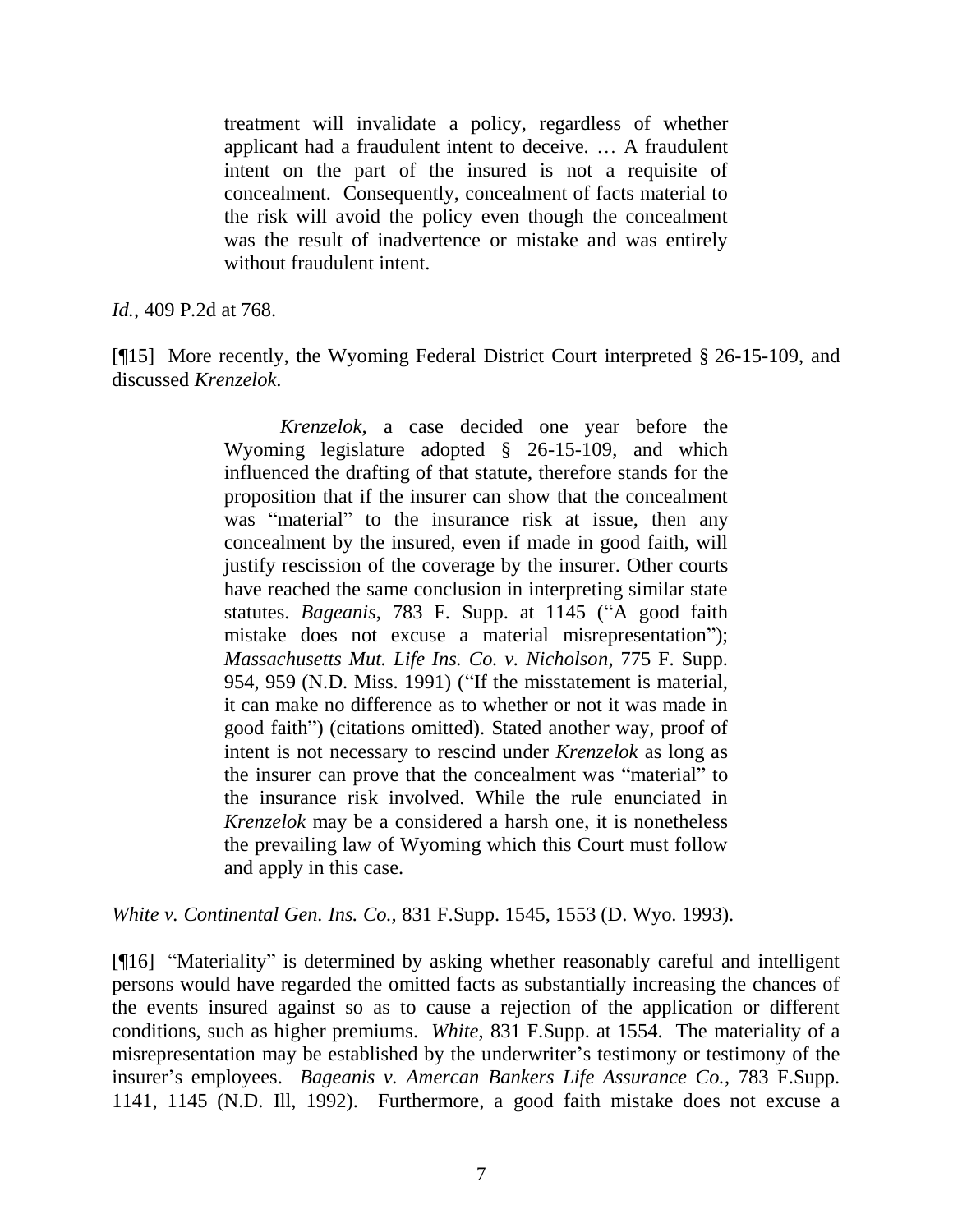material misrepresentation.<sup>2</sup> *Id*. The fact that a potential insured does not die from the withheld ailment does not affect the materiality of the misrepresentation. *Hatch v. Woodmen Accident & Life Co.*, 409 N.E.2d 540, 543 (Ill. App. Ct. 2d Dist. 1980). Finally, although materiality is usually a question of fact, summary judgment is appropriate where the misrepresentation "is of such a nature that there can be no dispute as to its materiality." *Commercial Life Ins. Co. v. Lone Star Life Ins. Co.*, 727 F. Supp. 467, 470 (N.D. Ill. 1989).

[¶17] Mr. Harper"s application contained omissions and misrepresentations. He did not accurately respond to several of the questions, including the question about his weight; the question regarding whether he had treatment for/was diagnosed with "hepatitis, gastritis, colitis, or any disease or disorder of the liver …" (he underwent a biopsy and ultrasound of his liver and was treated for a liver disease/disorder); and the question regarding diagnosis or treatment of "stroke, TIA, aneurysm…" (he had been treated for a TIA and he had been diagnosed as suffering from a stroke). Under Fidelity"s guidelines, and according to the underwriter, Mr. Harper"s application would have been denied had this information been known. Dennis Gunderson, the chief underwriter in Mr. Harper"s case, testified that the policy would not have been issued if the true facts had been presented. Mrs. Harper's own witness, John Terry, testified that Mr. Harper's failure to disclose his history was material.

[¶18] The omissions/misrepresentations on Mr. Harper"s application were material. Mr. Harper did not disclose several health conditions on his application. Whether or not he meant to omit them is not at issue. Had he included them, it is clear that Fidelity would not have issued the certificate of insurance. The underwriter testified that if Mr. Harper had correctly stated that he had a liver function test with an abnormal result, or that he had a liver biopsy, or had he disclosed his hospitalizations for heart problems in March 2000, and/or the May 2000 treatment for a probable TIA, his application would have been rejected. This is a case of even though there are material misrepresentations, which

 $\overline{2}$ <sup>2</sup> Mrs. Harper takes issue that her husband misrepresented his health on his application. Rather, Mrs. Harper blames her husband"s erroneous answers on his "lack of sufficient knowledge" as to the health conditions being inquired about, and Mr. Harper himself being a "poorly educated 51-year-old bricklayer being asked … medically technical questions at the end of his work day[.]" Without question, Mr. Harper"s application for life insurance contained a number of misrepresentations.

Mrs. Harper urges this Court to find that her husband"s insurance application form contained no misrepresentation because, she argues, Mr. Harper did not "knowingly" misrepresent his health status. Contrary to Mrs. Harper's argument, however, Wyoming law does *not* require a finding of a "knowing" misrepresentation. A material misrepresentation will avoid coverage, even if it is made through mistake or in good faith. *All American Life & Casualty Co. v. Krenzelok*, 409 P.2d 766 (Wyo. 1966); *Cohen v. Washington Nat'l Ins. Co.*, 529 N.E.2d 1065, 1067 (Ill. App. Ct. 1<sup>st</sup> Dist. 1988). A material misrepresentation--i.e., one that affects either the acceptance of the risk or the hazard assumed by the insurer--will void an insurance contract regardless of whether the misrepresentation was made innocently or with intent to deceive.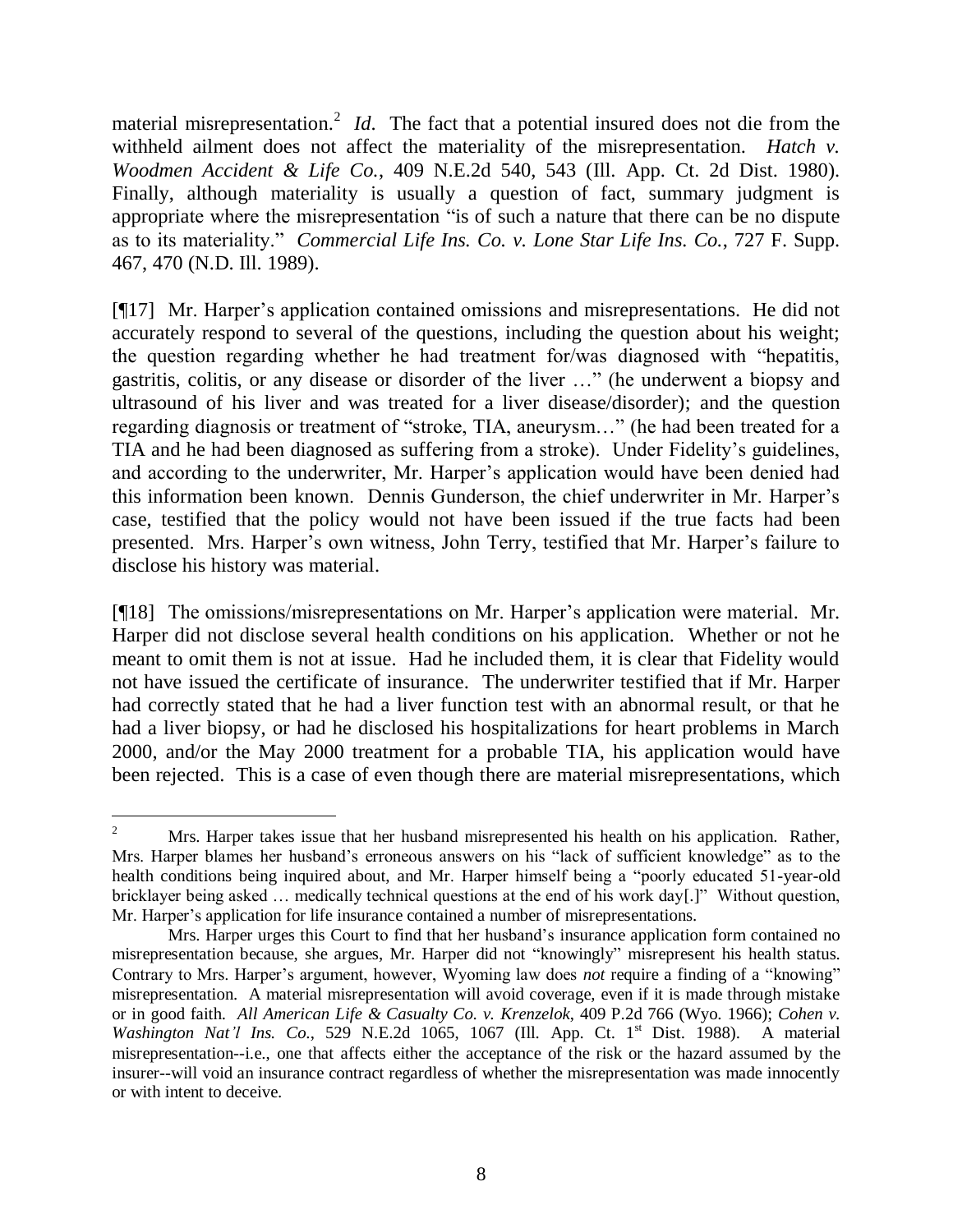usually raises a question of fact, summary judgment was appropriate here because the misrepresentations are of such a nature that there is no dispute as to this materiality. Thus, there being no genuine issues of material fact, Fidelity was entitled to summary judgment, and the district court is affirmed.

# **Issue II – Duty to Investigate**

[¶19] Mrs. Harper argues that Fidelity had a duty to further investigate Mr. Harper"s answers on his insurance application, and that Fidelity should have obtained his medical records rather than rely on the application itself. Fidelity, however, disputes the assertion that it was under a duty to investigate the answers Mr. Harper gave in his application when the application was submitted, especially because Fidelity had no reason to assume that the answers were not truthful or accurate.

[¶20] An insurer is under no duty to investigate the truthfulness of an applicant"s responses unless it has notice that those responses might not be truthful or accurate. *White*, 831 F.Supp. at 1545. A majority of cases interpreting statutes similar to Wyoming's statute have held that an insurer does not have a duty to investigate, and is entitled to rely on the representations made by the applicant on his application. See, for example, *Twin City Bank v. Verex Assur. Inc.*, 733 F.Supp. 67, 71 (E.D. Ark. 1990) (interpreting Ark. Code Ann. § 23-79-107(a) (LexisNexis) which is verbatim to Wyoming's statute).

[¶21] In *White*, 831 F.Supp. at 1553, the Tenth Circuit weighed in on this very issue:

Although the Tenth Circuit has not spoken to this issue as of the date of this order, this Court is inclined to follow the rulings of the other appellate and trial courts that have considered this issue and have rejected this position, concluding that the insurer is entitled to rely on an insured's representations. … [Citations omitted.] As the court in Bageanis said, the insured was the one who had the burden "to supply complete and accurate information to the insurer." … [Citations omitted.] Therefore, the Court concludes that the insurer did not have a duty to investigate and thus was entitled to rely on White's representations.

[¶22] Also, in a case similar to the instant one (and mentioned in *White*), the insured omitted several hospitalizations for psychological problems and a history of suicide attempts from her insurance application (but did disclose three other hospitalizations for mental issues). *Mutual Ben. Life Ins. Co. v. Morley,* 722 F.Supp. 1048 (S.D.N.Y. 1989). She argued that the insurance company engaged in "lax and sloppy underwriting" and had the underwriter been more thorough and ordered medical records, her prior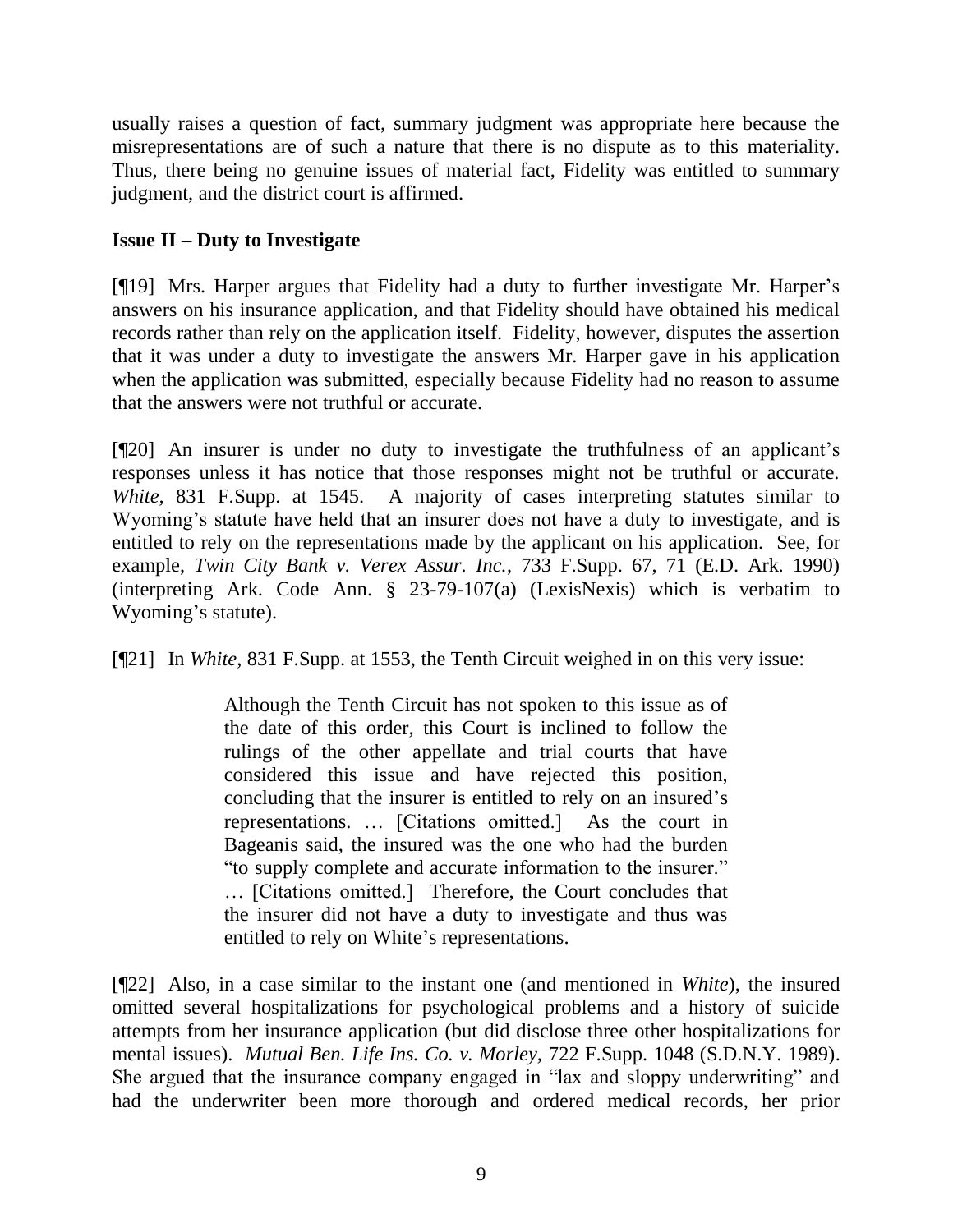hospitalizations and suicide attempts would have been discovered, precluding her from insurance coverage. The court granted summary judgment to the insurance company, noting that the company was entitled to rely on the representations made by the applicant.

[¶23] Mrs. Harper insists that there were red flags that were ignored by Fidelity and, rather than investigate, the underwriter simply ignored the signs that warranted more study. Specifically, Mrs. Harper points to the conflicting MIB information versus the application regarding Mr. Harper"s weight. The MIB listed his weight at 305 pounds, while his application stated his weight to be 275 pounds. Contrary to Mrs. Harper's assertions, however, the "red flags" in this case were adequately explained away by the underwriter: Indeed, Mr. Harper indicated his weight was 275 pounds, whereas the MIB reported his weight to have been 305. The underwriter testified that she looked at the different weight on the MIB report and assumed that Mr. Harper would have lost enough weight to fit into the guidelines which, for Mr. Harper, would have been 301 pounds. In the simplified underwriting process that was used in Mr. Harper"s case, the underwriter is to rely on the health questionnaire and the MIB, which is what happened in this instance. Furthermore, Mr. Harper represented in his application that "[t]he statements made in this application are complete, true, and correctly recorded." Mr. Harper's knowledge in this instance was not limited to his "knowledge and belief," as in some cases. There, where the insurance application contains "knowledge and belief" language, the insurer must show that the insured intentionally made the misstatement or omission to rescind the contract. See *Joseph v. Zurich Life Ins. Co. of America,* 159 Fed.Appx. 114, 116, fn.3, 2005 WL 3420258 (11<sup>th</sup> Cir. 2005).

[¶24] Based upon the law, and Mr. Harper"s own assertions, Fidelity was under no duty to investigate and was entitled to rely upon Mr. Harper"s application.

# **Issue III – Promissory Estoppel**

[¶25] Mrs. Harper next argues that because Fidelity issued Mr. Harper a life insurance policy, he did not seek coverage from another company – thus, the equities of the case require that the contract be enforced under the doctrines of promissory and equitable estoppel.

[¶26] The general theory of the doctrine of promissory estoppels is this: "If an unambiguous promise is made in circumstances calculated to induce reliance, and it does so, the promisee if hurt as a result can recover damages." *B & W Glass v. Weather Shield Mfg.,* 829 P.2d 809, 813 (Wyo. 1992) (quoting *Goldstick v. ICM Realty*, 788 F.2d 456, 462 (7th Cir. 1986)). Thus, the elements of a promissory estoppel claim are:

> (1) [T]he existence of a clear and definite promise which the promisor should reasonably expect to induce action by the promisee; (2) proof that the promisee acted to its detriment in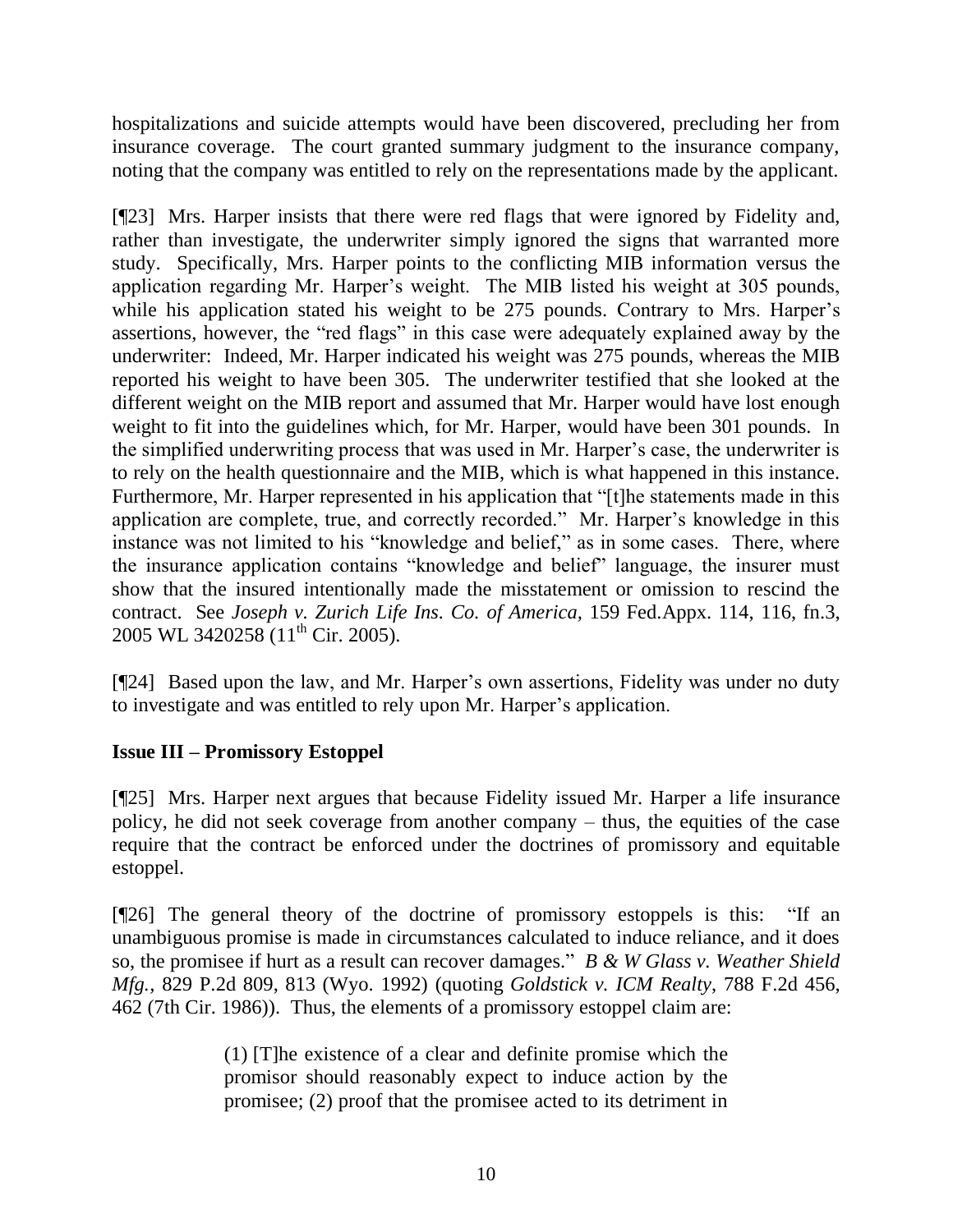reasonable reliance on the promise; and (3) a finding that injustice can be avoided only if the court enforces the promise.

*City of Powell v. Busboom*, 2002 WY 58, ¶ 8, 44 P.3d 63, 66 (Wyo. 2002) (quoting *Roussalis v. Wyoming Med. Ctr., Inc.*, 4 P.3d 209, 253 (Wyo. 2000)). See also, *Parkhurst v. Boykin*, 2004 WY 90, ¶ 21, 94 P.3d 450, 460 (Wyo. 2004). "The party who is asserting promissory estoppel is assigned the burden of establishing all of the elements of the doctrine with a standard of strict proof." *Roussalis*, 4 P.3d at 253, quoting *B & W Glass*, 829 P.2d at 819.

[¶27] In addition to establishing the existence of a clear and definite promise, a plaintiff must also show "action or forbearance of a definite and substantial character" to satisfy the second element of the doctrine. *Birt v. Wells Fargo Home Mortg., Inc.*, 2003 WY 102, ¶ 28, 75 P.3d 640, 653 (Wyo. 2003). Furthermore, such action or forbearance must be the result of "reasonable reliance." *Id.* We have described reasonable reliance as follows:

> In *Provence* [*v. Hilltop Nat'l Bank*, 780 P.2d 990 (Wyo. 1989)], we explained that detriment in reasonable reliance is closely tied to the existence of a clear and definite agreement. A reasonable person does not rely to his or her detriment on an oral agreement unless it is sufficiently clear and definite as to induce him or her to act. *Provence.* "There can be no estoppel as a matter of law when the asserted reliance is not justifiable or reasonable under the circumstances of the case considered as a whole." *Roth* [*v. First Security Bank of Rock Springs, Wyoming*] 684 P.2d [93,] 97 [(Wyo. 1984)] (citing *Matter of Simineo v. Kelling,*  199 Colo. 225, 607 P.2d 1289 (1980)). The representation that induces the reliance also must be the immediate or proximate cause of the act in reliance. *Roth.* The knowledge and sophistication of the relying party is to be considered in determining reasonableness (*Roth*) and consistent with the Restatement (Second) of Contracts § 90, we also consider the reasonable foreseeability by the promisor that the promisee would rely on the statement or representation. [*Inter-Mountain Threading,v.*] *Baker Hughes* [*Tubular Servs.,* 812 P.2d 555 (Wyo. 1991)].

*Id.*, **[28, 75 P.3d at 653.**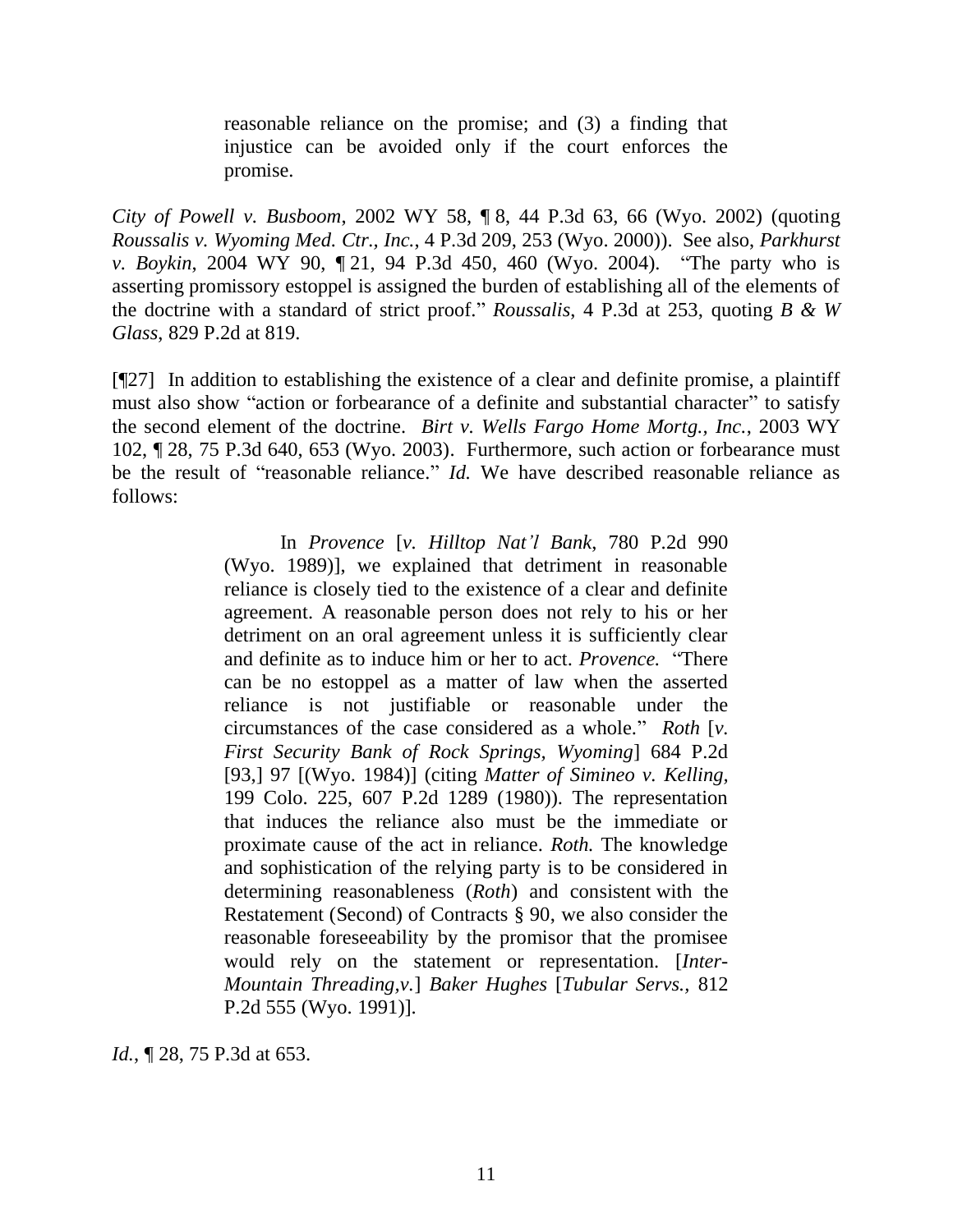[¶28] In response to Mrs. Harper's estoppel claims, Fidelity first points out that under Wyoming Legislative guidelines, Mr. Harper"s death was well within the two-year contestable period under Wyo. Stat. Ann. § 26-16-204 (LexisNexis 2009). Furthermore, Fidelity also argues that there is no evidence that Mr. Harper could have obtained other coverage. When viewing the facts in the light most favorable to Mrs. Harper, there exists a genuine issue of material fact as to whether Fidelity"s issuing the policy constituted a promise that would have reasonably induced reliance.

[¶29] In addition to establishing that the promissor reasonably should have known that the promise would have induced reliance, Mrs. Harper must also show that Fidelity"s promise actually induced action or forbearance to her husband"s detriment. Although Mrs. Harper asserts that Mr. Harper "could have found another insurer" had Fidelity declined to issue the policy, Mrs. Harper offers no evidence that her husband could have or would have obtained life insurance from another company. In fact, the record shows that Mr. Harper was actually denied coverage by other companies.

[¶30] While the moving party bears the burden of showing that there are no material facts in dispute, the non-movant must offer more than "a mere scintilla of evidence in its favor, and cannot simply reassert factually unsupported allegations contained in its pleadings." *Anderson v. Liberty Lobby, Inc.,* 477 U.S. 242, 249, 106 S. Ct. 2505, 91 L. Ed. 2d 202 (1986); *Williams v. West Chester,* 891 F.2d 458, 460 (3d Cir. 1989). Here, Mr. Harper was clearly not the picture of health, and although he may have applied to another life insurance company, there is nothing in the record apart from his wife"s assertions which suggests another life insurance company would have insured Mr. Harper. "Summary judgment for a defendant is appropriate when the plaintiff "fails to make a showing sufficient to establish the existence of an element essential to [her] case, and on which [she] will bear the burden of proof at trial."" *Cleveland v. Policy Mgmt. Sys. Corp.,* 526 U.S. 795, 805, 119 S. Ct. 1597, 143 L. Ed. 2d 966 (1999) (quoting *Celotex Corp. v. Catrett,* 477 U.S. 317, 322, 91 L. Ed. 2d 265, 106 S. Ct. 2548 (1986)). There is no basis to conclude that the equities in this instance require the insurance contract be enforced.

# **Issue IV- Good Faith and Fair Dealing**

[¶31] Mrs. Harper asserts that Fidelity breached the covenant of good faith and fair dealing by denying the benefits due under the policy without any reasonable or fairly debatable basis and by failing to fully and properly investigate.

[¶32] In order to recover on a claim like the instant one, a plaintiff must show the absence of a reasonable basis for denying benefits of the policy, and the defendant"s knowledge or reckless disregard of the lack of a reasonable basis for denying the claim. *Darlow v. Farmers Ins. Exch.*, 822 P.2d 820, 824 (Wyo. 1991). The test to be applied in determining whether bad faith has occurred is as follows: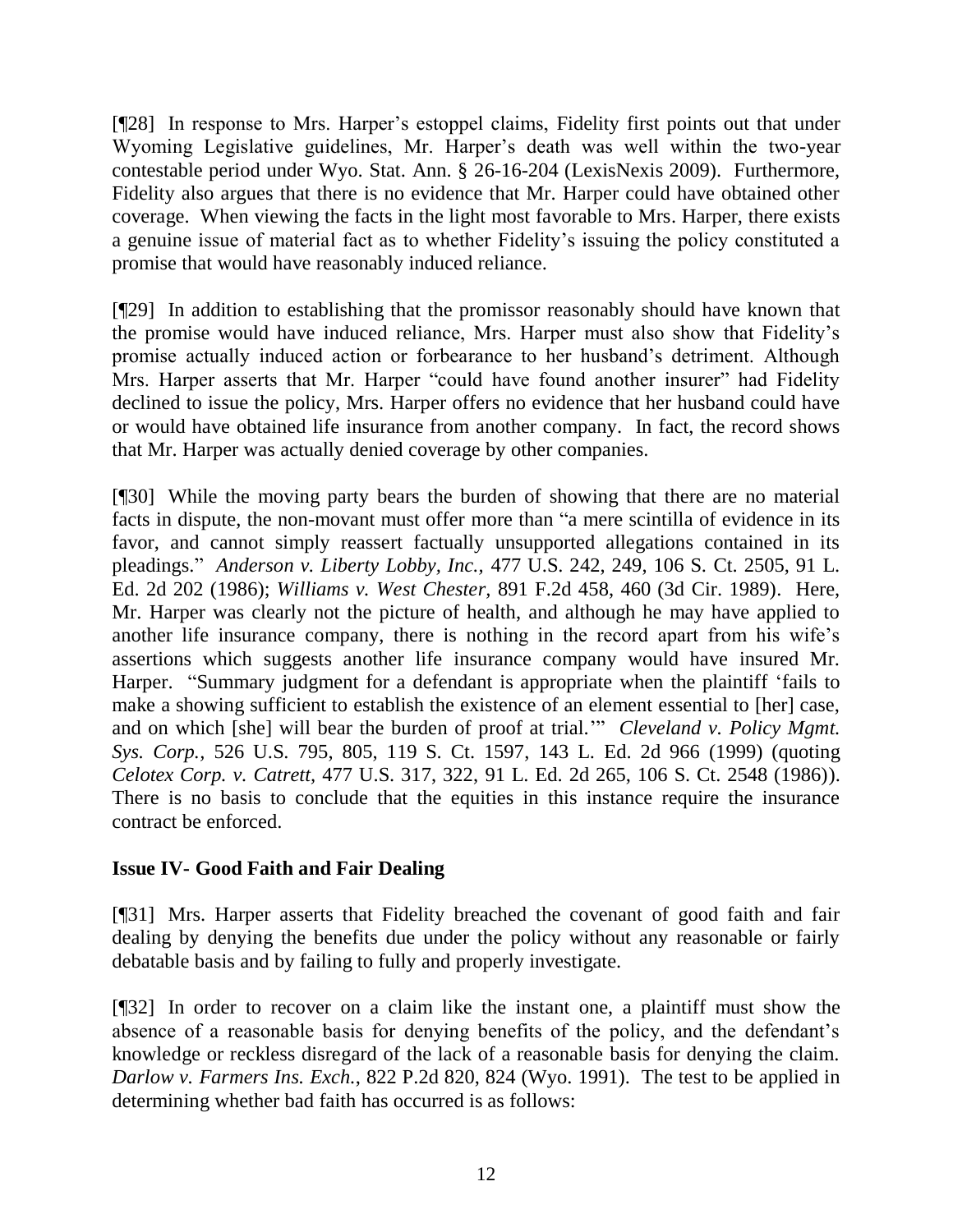An objective standard is also used to determine whether an insurer has committed first-party bad faith. *Kirkwood v. CUNA Mut. Ins. Soc.*, 937 P.2d 206, 211 (Wyo. 1997). The question is whether the validity of the denied claim is fairly debatable. *First Wyoming Bank, N.A., Jackson Hole v. Continental Ins. Co.*, 860 P.2d 1094, 1101 (Wyo. 1993). The validity of a claim is fairly debatable if a reasonable insurer would have denied or delayed payment of benefits under the facts and circumstances. *Ahrenholtz v. Time Ins. Co.*, 968 P.2d 946, 950 (Wyo. 1998). To establish a claim for first-party bad faith, a plaintiff must establish (1) the absence of any reasonable basis for denying the claim, and (2) the insurer's knowledge or reckless disregard of the lack of a reasonable basis for denying the claim.

*Gainsco Ins. Co. v. Amoco Prod. Co.,* 2002 WY 22, ¶ 14, 53 P.3d 1051, 1058 (Wyo. 2002).

[¶33] Not only does Mrs. Harper iterate her argument that Fidelity had a duty to investigate, but she argues that Fidelity unreasonably denied her claim and suggests that post-claim underwriting took place in this case. When "post-claim underwriting" occurs, an insurer simply fails to perform any actual underwriting until after a claim has been made. *Lewis v. Equity Nat'l Life Ins. Co.,* 637 So. 2d 183, 188-89 (Miss. 1994). See also Thomas C. Cady & Georgia Lee Gates*,* Article: *Post Claim Underwriting*, 102 W. Va. L. Rev. 809, 810 (2000) (concluding that post-claim underwriting is per se evidence of bad faith). Indeed, Mrs. Harper only suggests that this may have occurred in this case and does not altogether argue its existence. Nevertheless, it is our opinion that there is no showing by Mrs. Harper on appeal of an absence of a reasonable basis to deny the claim.

[¶34] After Fidelity received Mrs. Harper"s claim for benefits, Fidelity followed its routine practice and ordered the medical records of the deceased. When it appeared that things were amiss, the records were sent to the chief underwriter who then gave his opinion that the misrepresentations (whether intentional or not) were material. The procedure followed is one which Mrs. Harper"s expert testified is routine within the insurance industry. Under Wyoming law, a claim for breach of the implied covenant of good faith and fair dealing cannot exist where a party is simply exercising those rights that they are contractually entitled to exercise. See *Scherer Constr. LLC v. Hedquist Constr., Inc.*, 2001 WY 23, ¶ 19, 18 P.3d 645, 653-54 (Wyo. 2001).

[¶35] Fidelity rescinded the policy of insurance because it determined, after obtaining an opinion from the chief underwriter, that there were material misrepresentations, omissions, and incorrect statements made on the insurance application which, if they had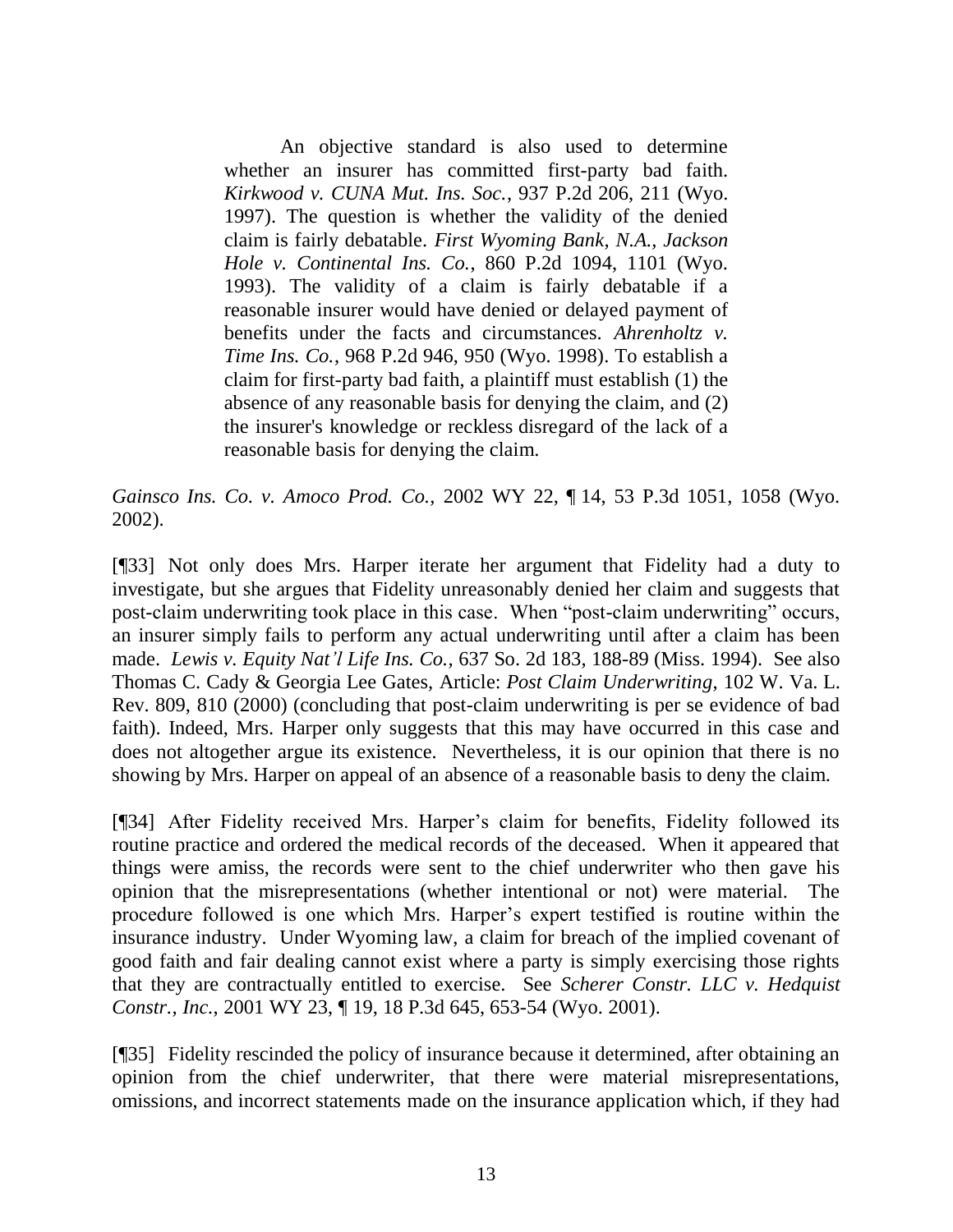been known at the time, would have caused the application to have been rejected. There is no question of material fact that § 26-15-109 allows rescission under those circumstances. Accordingly, Fidelity was entitled to summary judgment on whether it breached the duty of good faith and fair dealing.

### **Issue V – Reasonable Expectations Doctrine**

[¶36] Finally, Mrs. Harper argues that because the parties" contract was ambiguous, she should be allowed to recover under the "reasonable expectations" doctrine. In order to state a claim under the "reasonable expectations" doctrine, the plaintiff must show the subject contract is ambiguous as to the provision in dispute. *Ahrenholtz v. Time Ins. Co.,*  968 P.2d 946, 950 (Wyo. 1998). The doctrine will not be applied where the insurance contract is plain and unambiguous. *W.N. McMurry Constr. Co. v. Community First Ins., Inc.*, 2007 WY 96, ¶ 21, 160 P.3d 71, 78 (Wyo. 2007).

[¶37] The doctrine of reasonable expectations is explained as follows in *St. Paul Fire and Marine Ins. Co. v. Albany County Sch. Dist. No. 1*, 763 P.2d 1255, 1262 (Wyo. 1988):

> The doctrine of reasonable expectations is essentially a rule of construction that acknowledges the usual disparity of bargaining power between an insurer and the fact that insurance contracts are generally contracts of adhesion. See *Corgatelli v. Globe Life & Accident Insurance Company,* 96 Idaho 616, 533 P.2d 737 (1975), wherein the Idaho Supreme Court described the doctrine and applied it in a split decision, and *Casey v. Highlands Insurance Company,* 100 Idaho 505, 600 P.2d 1387 (1979), in which that same court disavowed and refused to adopt the doctrine. Under the doctrine, "the court will uphold the insured's reasonable expectations as to the scope of coverage, provided that the expectations are objectively reasonable." 2 G. Couch, Cyclopedia of Insurance Law 2d § 15:16 at 172 (Rev. ed. 1984). Professor Keeton describes the operation of the doctrine in this fashion:

> The objectively reasonable expectations of applicants and intended beneficiaries regarding the terms of insurance contracts will be honored even though painstaking study of the policy provisions would have negated those expectations.

[¶38] In regard to this issue, the district court was correct when it stated as follows: